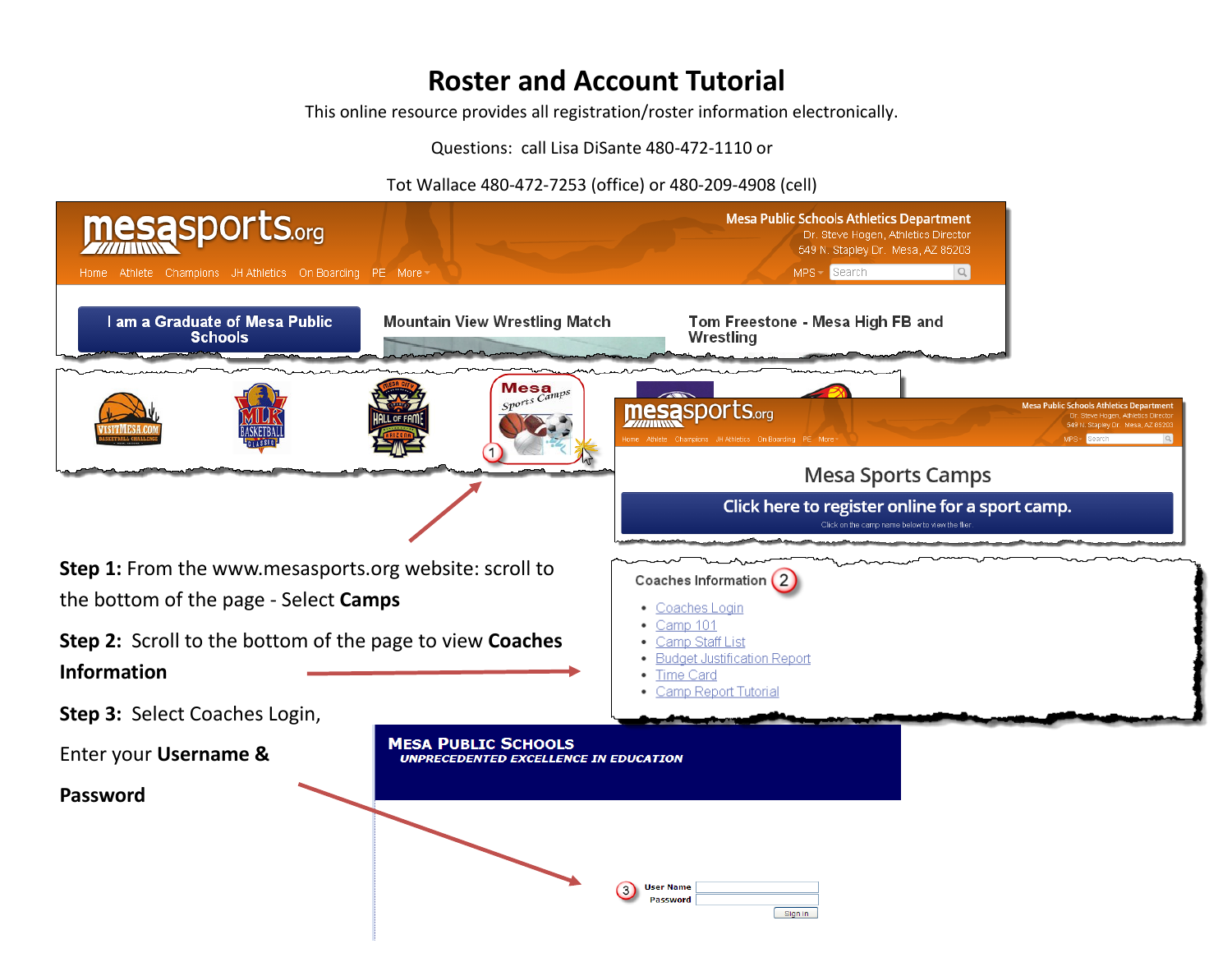## **REPORTS**

Purchases By Item **Customers By Item**  There are two report options for your use. Each report works in the same way, but displays different information.

Report Options:



Data Elements = Registration information (Emergency contacts, health concerns, phone numbers etc.)

Purchases by Item will include payments made (revenue).

Customers by Item will include demographic information. TIPS!

> Print the report of your choice without excluding the data elements to obtain all registration information attached to your camp, including emergency contact, health concerns etc. Exclude the data elements to obtain an alphabetical list of participants (attendance roster). Each report provides a total at the end of each item.

You can export any report into Excel and sort as desired. This option is at the top of each report after it generates.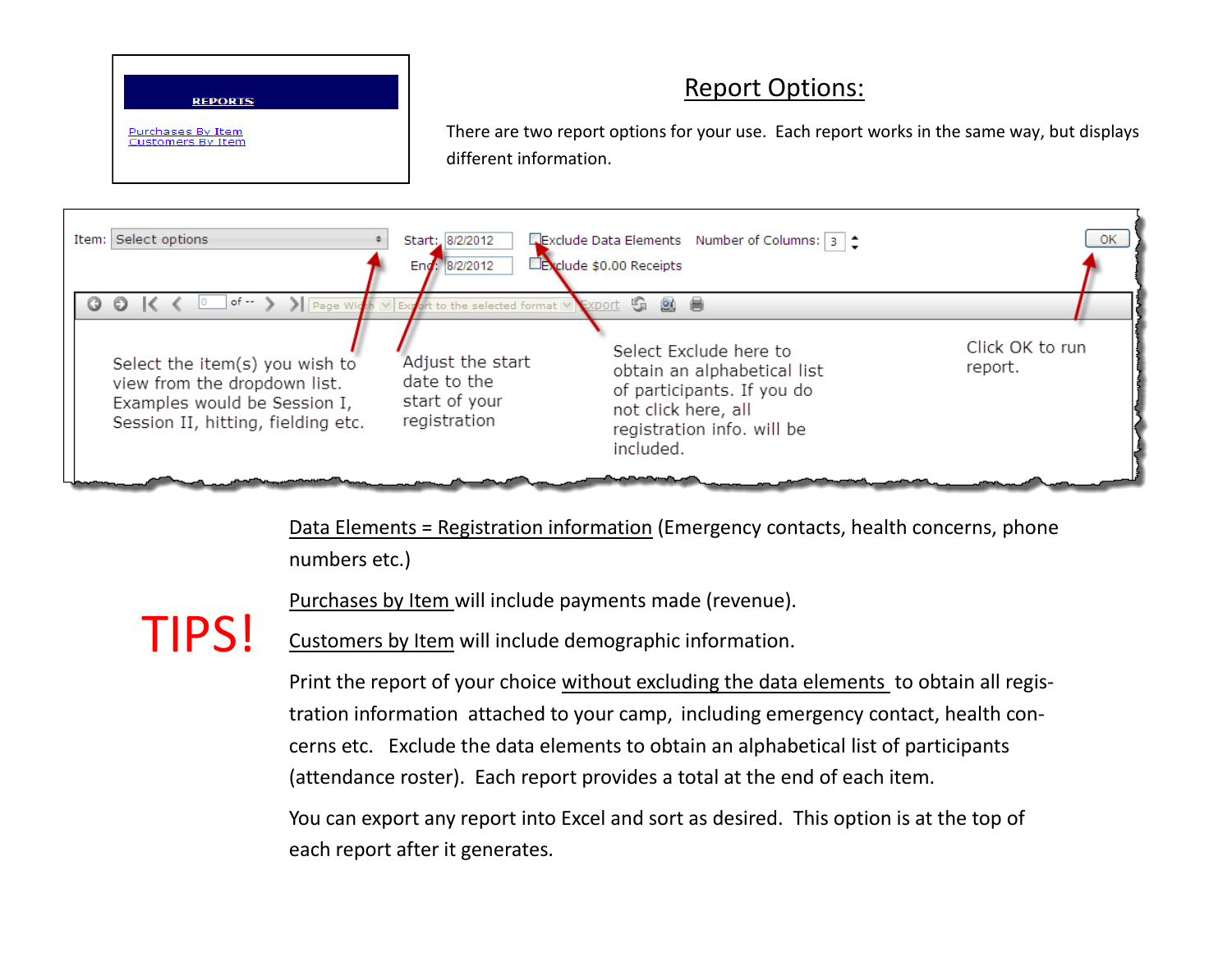## Report Examples:

|          |                                                                                                                                                                  | MYB MPS-boys - MYB MPS boys 3rd-6th |                   |                                                                                                                                                 |       | Data elements were not excluded on this report |                                                                                                |     |                                                                            |
|----------|------------------------------------------------------------------------------------------------------------------------------------------------------------------|-------------------------------------|-------------------|-------------------------------------------------------------------------------------------------------------------------------------------------|-------|------------------------------------------------|------------------------------------------------------------------------------------------------|-----|----------------------------------------------------------------------------|
| Receipt# | Date                                                                                                                                                             | <b>Last Name</b>                    | <b>First Name</b> | Grade                                                                                                                                           | Email | Memo                                           |                                                                                                | Qty | Total                                                                      |
| 757258   | 7/27/2012                                                                                                                                                        |                                     |                   |                                                                                                                                                 |       |                                                |                                                                                                |     | 80.00                                                                      |
|          | <b>Student First Name</b><br><b>Current School</b><br><b>Student Home Phone</b><br><b>Valid Email Address</b>                                                    |                                     |                   | <b>Student Last Name</b><br><b>Grade Level</b><br><b>Parent Work Phone</b><br><b>Emergency Contact Name</b>                                     |       |                                                | MPS Student ID#<br>Student's age<br><b>Parent Cell Phone</b><br><b>Emergency Contact Phone</b> |     | Data<br>elements<br>(registration<br>info.) will<br>vary, based<br>on your |
|          | Does student have health conditions/concerns?                                                                                                                    |                                     |                   | If yes, please describe.                                                                                                                        |       |                                                | Team/Coach/Friend request                                                                      |     | camp.                                                                      |
|          |                                                                                                                                                                  | <b>Parent Willing to Coach</b>      |                   | If yes, Head Coach or Assistant Coach                                                                                                           |       |                                                | <b>Permission to Participate</b>                                                               |     |                                                                            |
|          | Do you have an MYB jersey?                                                                                                                                       |                                     |                   | If no, continue shopping to purchase a jersey.                                                                                                  |       |                                                | <b>Contributor/Payee Name</b>                                                                  |     |                                                                            |
|          | <b>Contributor/Payee Street Address</b><br>the first second company of the company of the company of the company of the company of the company of the company of |                                     |                   | <b>Contributor/Payee City</b><br>and the contract of the second contract of the contract of the contract of the contract of the contract of the |       |                                                | Contributor/Payee Zip Code                                                                     |     |                                                                            |